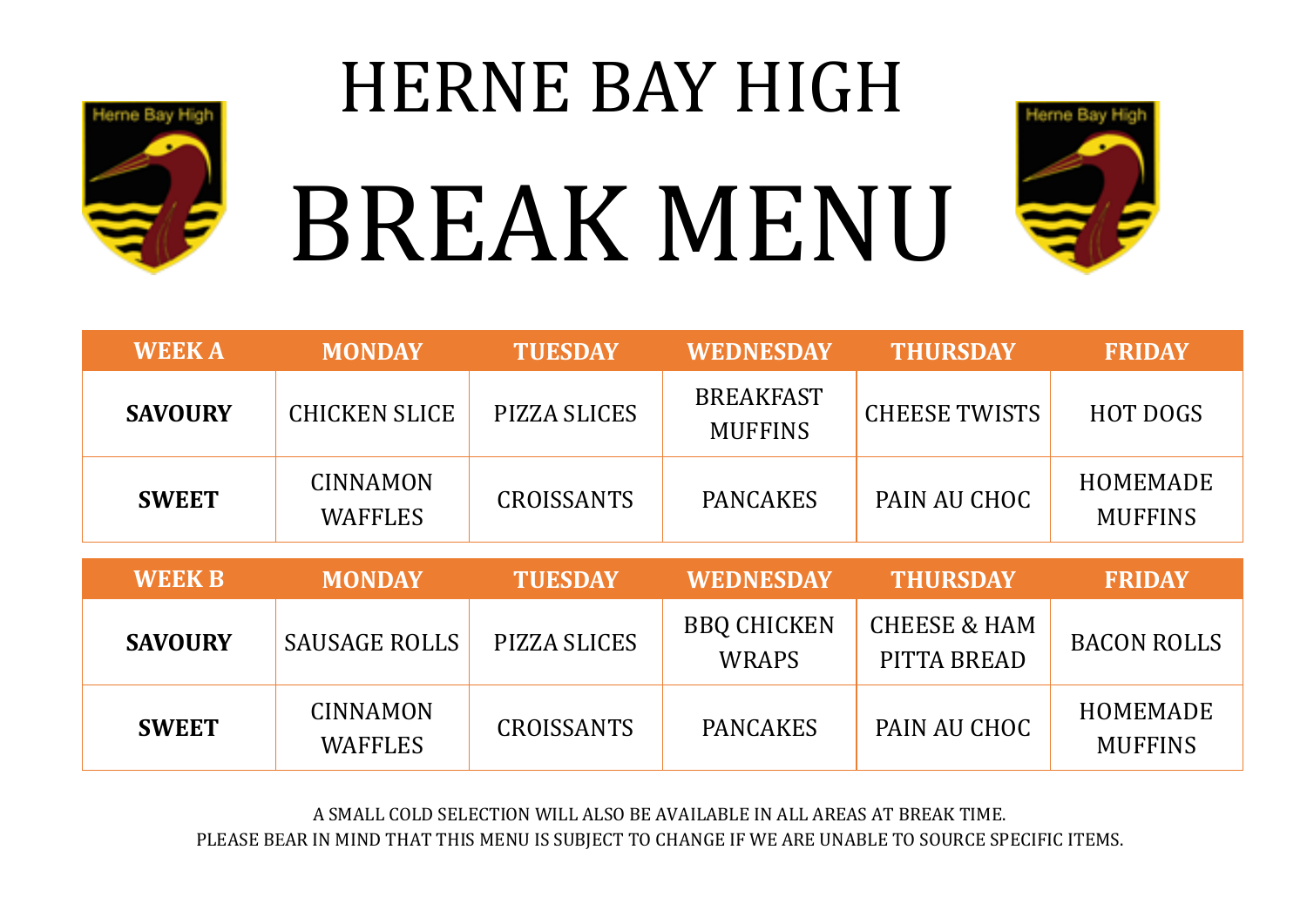

## WEEK A BREAK ITEM INGREDIENTS



| <b>WEEK A</b>                      |                                                                                                                                                                                                                                                                                                                                                                                                                                                                                                                                                                                                                                                                                                                                                                                                                    |  |  |
|------------------------------------|--------------------------------------------------------------------------------------------------------------------------------------------------------------------------------------------------------------------------------------------------------------------------------------------------------------------------------------------------------------------------------------------------------------------------------------------------------------------------------------------------------------------------------------------------------------------------------------------------------------------------------------------------------------------------------------------------------------------------------------------------------------------------------------------------------------------|--|--|
| <b>CHICKEN</b><br><b>SLICE</b>     | Water, WHEAT Flour (WHEAT Flour, Calcium Carbonate, Iron, Niacin, Thiamin), Vegetable Oil Spread (Vegetable Oils (Rapeseed Oil, Palm Oil), Water, Salt, Emulsifi-<br>er: Mono And Diglycerides Of Fatty Acids), Diced Chicken (14%), Diced Onions (5%), Whipping Cream (MILK), Modified Waxy Maize Starch, Seasoning (Vegetable Oil<br>(Palm Oil), Yeast Extract, Lactose (MILK), Salt, MILK Protein, Chicken Flavouring, Natural Bay Flavouring, Pepper, Malt Extract, Taragon, Garlic), Methylcellulose,<br>Garlic, White Pepper, Salt, Dried Glucose Syrup, Cornflour, MILK Protein.                                                                                                                                                                                                                            |  |  |
| PIZZA SLICES                       | Pizza Bases: WHEAT Flour (71%) (Wheat Flour, Calcium Carbonate, Iron, Niacin, Thiamine), Water, Rapeseed Oil, Pre-mix [WHEAT Flour (WHEAT Flour, Calcium Car-<br>bonate, Niacin, Iron, Thiamine), Sugar, Potassium Chloride, Salt, Emulsifier-Mono and Diacetyltartaric acid Esters of Mono- and Diglycerides of Fatty Acids, Flour<br>Treatment Agent- Ascorbic Acid], Yeast. Pizza Sauce: Tomatoes (98%), Salt, Basil, Onion, Garlic, Pepper, Acidity Regulator (Citric Acid). Mozzarella: Pasteurised Full<br>Fat MILK, Salt, Rennet, Starter. Added Ingredients - Potato Starch                                                                                                                                                                                                                                |  |  |
| <b>BREAKFAST</b><br><b>MUFFINS</b> | Muffin: Wheat Flour, (WHEAT Flour, Calcium Carbonate, Niacin, Iron, Thiamin), Water, Semolina (WHEAT), Salt, Yeast, SOYA Flour, Sugar, Palm Oil, Spirit Vinegar,<br>Emulsifier (E472e), Preservative (E282), Flour Treatment Agent (E300). (MAY CONTAIN SESAME SEEDS) Burger Cheese Slices: Cheese (70%) (MILK), Acidity Regula-<br>tors : Citric Acid, Lactic Acid., Palm Oil, Water, Emulsifying Salt :Trisodium Citrate., Natural cheese flavouring (MILK), Preservative : Sorbic acid., Colours :Beta caro-<br>tene, Paprika extract., Anticaking agent : Sunflower Lecithin. Processing aid: Sunflower Lecithin used to aid slice seperation. Sliced Ham: Pork leg, Salt, Dextrose,<br>Emulsifiers (E451, E450), Antioxidant (E301), Preservative (E250) Made with 100g of Pork per 100g of finished product. |  |  |
| <b>CHEESE</b><br><b>TWISTS</b>     | WHEAT Flour, Medium Fat Hard Cheese [21.5%] (MILK) (contains Potato Starch), Mixed Fat (Palm Fat, Water, Butterfat (MILK), Rapeseed Oil, Emulsifier (Mono- and<br>diglycerides of fatty acids (E471)), Emulsifier (Lecithins (E322)), Acidity Regulator (Citric Acid (E330)), Natural Flavouring), Water, Emmental Cheese [7.0%] (MILK)<br>(contains Potato Starch), EGG, Sugar, Dijon MUSTARD [2.0%] (Water, MUSTARD Seeds, Vinegar, Salt, Acidity Regulator (Citric Acid (E330)), Antioxidant (POTASSIUM<br>METABISULPHITE (E224))), Yeast, Cheese Flavour (Yeast Extract, Cheese Solids (MILK), Natural Flavouring), BARLEY Malt Extract, Baking Agent (WHEAT Flour, En-<br>zymes (Alpha-Amylase), Rapeseed Oil), Salt. (MAY CONTAIN SOYA & NUTS)                                                               |  |  |
| <b>HOT DOGS</b>                    | Petit Pain Rolls: WHEAT Flour (with Calcium, Iron, Niacin, Thiamin), Water, Yeast, Salt, Flour Treatment Agent (E300). (MAY CONTAIN SESAME SEEDS) Cumberland<br>Sausages: Pork(20%), chicken msm(18%), beef(12%), water, rusk (WHEAT flour, salt, e503-ii), pea starch, salt, herbs, emulsifier disodium diphosphate(e450a),<br>WHEAT flour, flavour enhancer(e621), spices, flavouring preparation (spice & herb extracts), preservative(e223)(SULPHUR DIOXIDE). filled into a synthetic beef col-<br>lagen casing.                                                                                                                                                                                                                                                                                               |  |  |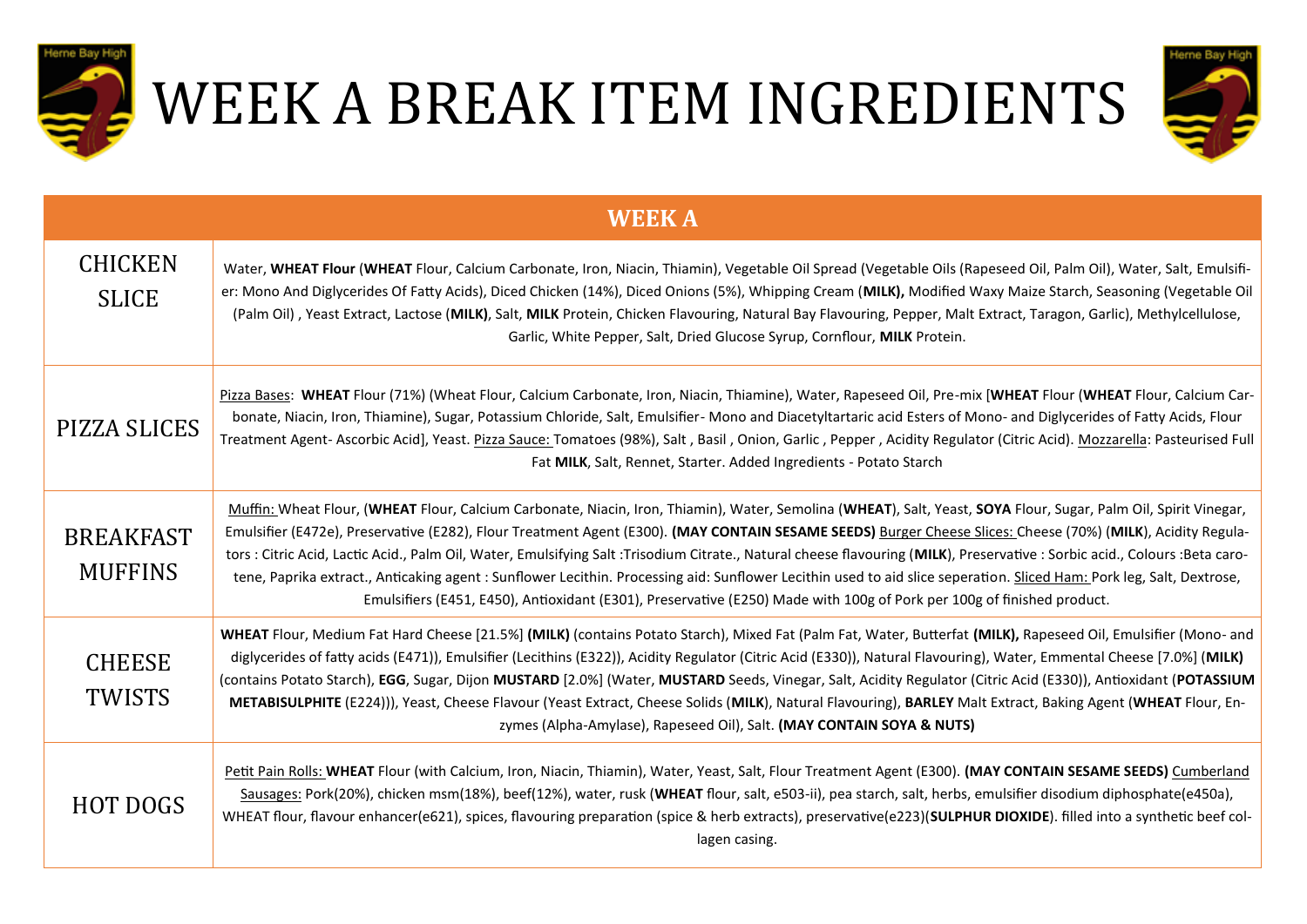

#### WEEK A BREAK ITEM INGREDIENTS

Heme Bay

#### **WEEK A**

| CINNAMON<br><b>WAFFLES</b> | WHEAT flour, Margarine (palm fat, coconut fat, water, rapeseed oil, emulsifier (mono- and diglycerides of fatty acids)), sugar, water, EGGS, invert sugar, yeast, SOYA<br>flour, salt, Cinnamon (<1%), Emulsifier (SOYA lecithin), Flavouring (Vanillin). MAY CONTAIN MILK.                                                                                                                                                                                |
|----------------------------|------------------------------------------------------------------------------------------------------------------------------------------------------------------------------------------------------------------------------------------------------------------------------------------------------------------------------------------------------------------------------------------------------------------------------------------------------------|
| <b>CROISSANTS</b>          | Dough: WHEAT Flour (WHEAT Gluten, Flour Treatment Agent (Ascorbic Acid E300)), Butter(MILK)(20.5%), Water, Yeast, Sugar, Salt, Baking Improver (WHEAT Gluten,<br>WHEAT Flour, Flour Treatment Agent (Ascorbic Acid E300)), EGG. Topping: EGG Wash. MAY CONTAIN NUTS.                                                                                                                                                                                       |
| <b>PANCAKES</b>            | Water, WHEAT Flour (with Calcium Carbonate, Iron, Niacin & Thiamin), Sugar, Whey Powder (MILK), Vegetable Oil (Rapeseed), Cornflour, Buttermilk Powder (MILK)<br>(1.24%), Raising Agents (E450i, E500), WHEAT Starch, Pasteurised Whole Free Range EGG, Sea Salt, Flavouring.                                                                                                                                                                              |
|                            | Nutella Portions: Sugar, palm oil, HAZELNUTS (13%), fat reduced cocoa (7.4%), skimmed MILK powder (8.7%), whey powder (MILK), emulsifier: lecithins (SOYA), vanil-<br>lin.                                                                                                                                                                                                                                                                                 |
| PAIN AU CHOC               | Dough: WHEAT Flour (WHEAT Gluten, Flour Treatment Agent (Ascorbic Acid E300)), Butter (MILK)(18%), Water, Yeast, Sugar, Salt, Baking Improver (WHEAT Gluten,<br>WHEAT Flour, Yeast, Flour Treatment Agent (Ascorbic Acid E300)), EGG. Chocolate Filling (16%)(min 41% Cocoa Solids): Sugar, Cocoa Mass, Cocoa Butter, Whole MILK<br>Powder, Whey Powder (MILK), Skimmed MILK Powder, Emulsifier (SOYA Lecithin E322). Topping: EGG Wash. MAY CONTAIN NUTS. |
|                            | PLEASE CHECK THE SIGNAGE AT POINT OF SALE FOR THE FLAVOUR                                                                                                                                                                                                                                                                                                                                                                                                  |
| <b>HOMEMADE</b>            | Basic Muffin Mix: Phase Marge (Vegetable oils in varying proportions (75%) (rapeseed, palm, sunflower), water, salt (1.38%), emulsifier (mono and diglycerides of fatty                                                                                                                                                                                                                                                                                    |
| <b>MUFFINS</b>             | acids), acid (citric acid), colour (carotenes), vitamin A and D, flavourings. Upfield is committed to sustainable palm oil.). Heygates Culinary (Plain) Flour 16Kg (8%)<br>(Wheat Flour (WHEAT flour, Calcium Carbonate (E170), Iron, Nicotinamide (Vit B3), Thiamine Hydrochloride (Vit B1))). Caster sugar (Cane Sugar). Semi Skimmed MILK.                                                                                                              |
|                            | EGGS.                                                                                                                                                                                                                                                                                                                                                                                                                                                      |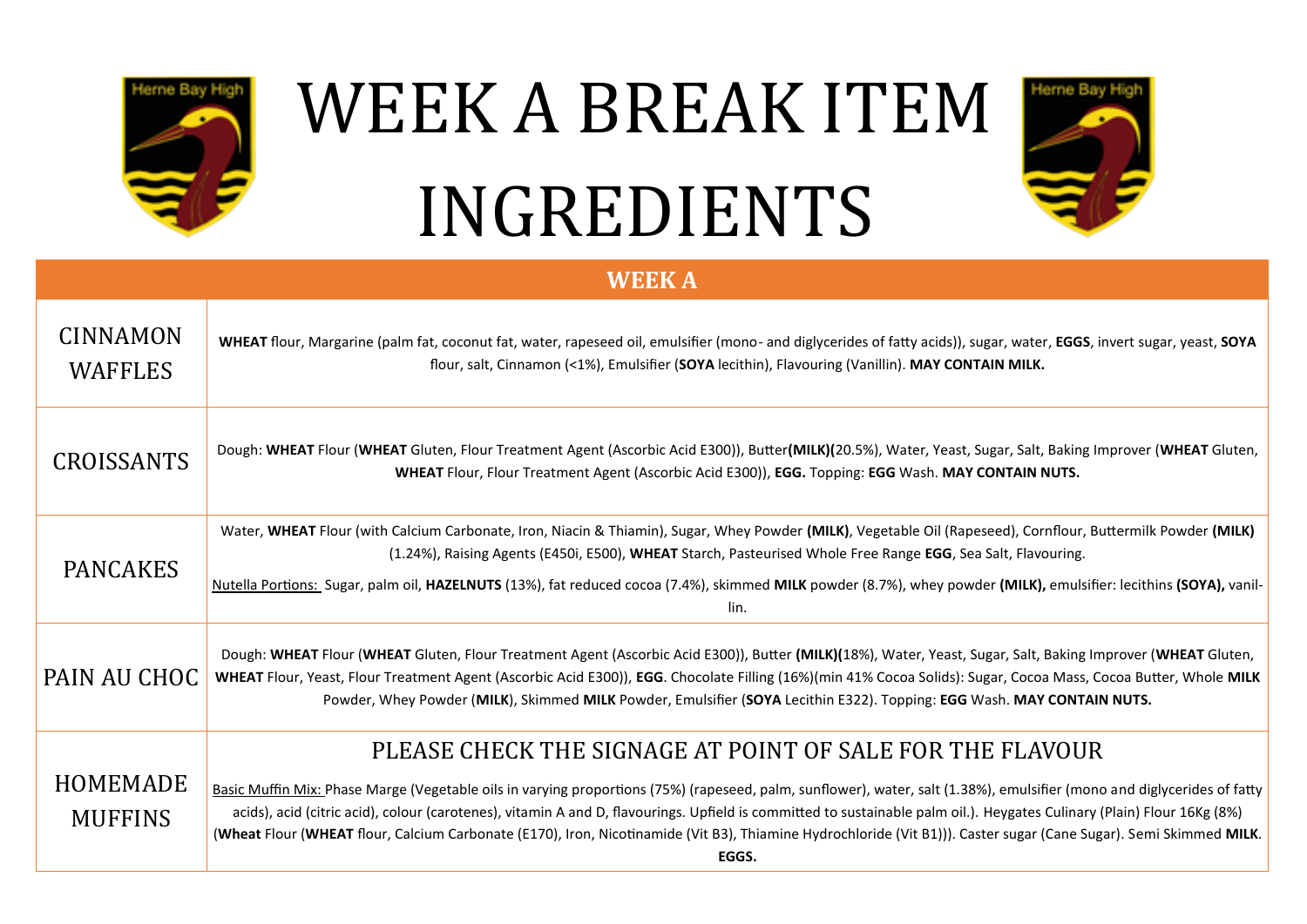

### WEEK B BREAK ITEM INGREDIENTS



#### **WEEK B**

| <b>SAUSAGE</b><br><b>ROLLS</b>                          | Water, WHEAT Flour, Pork (17%), Margarine [Palm Oil, Palm Stearin, Water, Rapeseed Oil, Salt, Emulsifier (E471), Acidity Regulator (E330), Lemon Juice], Rusk [WHEAT<br>Flour, Salt, Raising Agent (E503ii)], Seasoning [Salt, SOYA Protein Concentrate, WHEAT Flour, Spices (Ginger, Nutmeg, White Pepper, Mace, Black Pepper), Sugar, Rusk<br>(WHEAT Flour, Salt, Raising Agent (E503ii)), Preservative (Sodium SULPHITE), Emulsifier (E451), Onion Powder, Dextrose, Antioxidant (E301), Spice Extracts], Glaze<br>[Water, Modified Starch, Rapeseed Oil, MILK Proteins, Emulsifiers (SOYA Lecithin, E471), Acidity Regulators (E339iii), Colour (E160a)], Pork Fat, Potato Starch, Salt,<br>Yeast Extract. MAY CONTAIN NUTS.                                                                                                                                                                                                                                                     |
|---------------------------------------------------------|--------------------------------------------------------------------------------------------------------------------------------------------------------------------------------------------------------------------------------------------------------------------------------------------------------------------------------------------------------------------------------------------------------------------------------------------------------------------------------------------------------------------------------------------------------------------------------------------------------------------------------------------------------------------------------------------------------------------------------------------------------------------------------------------------------------------------------------------------------------------------------------------------------------------------------------------------------------------------------------|
| PIZZA SLICES                                            | Pizza Bases: WHEAT Flour (71%) (Wheat Flour, Calcium Carbonate, Iron, Niacin, Thiamine), Water, Rapeseed Oil, Pre-mix [WHEAT Flour (WHEAT Flour, Calcium Car-<br>bonate, Niacin, Iron, Thiamine), Sugar, Potassium Chloride, Salt, Emulsifier- Mono and Diacetyltartaric acid Esters of Mono- and Diglycerides of Fatty Acids, Flour Treat-<br>ment Agent- Ascorbic Acid], Yeast. Pizza Sauce: Tomatoes (98%), Salt, Basil, Onion, Garlic, Pepper, Acidity Regulator (Citric Acid). Mozzarella: Pasteurised Full Fat<br><b>MILK, Salt, Rennet, Starter. Added Ingredients - Potato Starch</b>                                                                                                                                                                                                                                                                                                                                                                                        |
| <b>BBQ</b><br><b>CHICKEN</b><br><b>WRAP</b>             | SF Chicken Goujons: Chicken breast (56%), WHEAT flour, Rapeseed oil, WHEAT semolina, Salt, Potato starch, Spice extract (Black pepper), Spices, WHEAT gluten, Modi-<br>fied Tapioca starch (E1442), Dietary fibres (Citrus, WHEAT), Dextrose, Raising agent (E500ii), Stabiliser (E450i), Modified WHEAT Starch (E1404), Yeast extract, Garlic<br>Powder, Yeast. BBQ Sauce: Water, Tomato puree(12%), Sugar, Thickner (Modified Starch), Salt, Acidity Regulator (Acetic Acid), Spirit vinegar, Cane molasses, colour<br>(ammonia caramel), smoke flavouring, preservative (potassium sorbate), spices and spice extracts, onion powder, sweeteners (aspartame, sodium saccharin). Wraps:<br>Fortified WHEAT flour (WHEAT Flour, Calcium Carbonate, Iron, Niacin, Thiamin), Water, Vegetable Oils (Palm Oil, Rapeseed Oil), Raising Agents Sodium Carbonates<br>(E500), Diphophates (E450), Malic Acid (E296), Sugar, Salt, Processing Aids (Bakery Enzyme, Sodium Meta-bisulphite). |
| <b>CHEESE &amp;</b><br><b>HAM PITTA</b><br><b>BREAD</b> | Pitta Bread: WHEAT Flour (Fortified with Calcium, Iron, Niacin, Thiamine), Water, Yeast, Salt, Calcium Propionate (Preservative E282). Cheddar Cheese Slices: Cheddar<br>(MILK) Ham Slices: Pork leg, Salt, Dextrose, Emulsifiers (E451, E450), Antioxidant (E301), Preservative (E250) Made with 100g of Pork per 100g of finished product.                                                                                                                                                                                                                                                                                                                                                                                                                                                                                                                                                                                                                                         |
| <b>BACON</b><br><b>ROLLS</b>                            | Petit Pain Rolls: WHEAT Flour (with Calcium, Iron, Niacin, Thiamin), Water, Yeast, Salt, Flour Treatment Agent (E300). (MAY CONTAIN SESAME SEEDS) Bacon: Pork<br>85% Water Salt, Preservatives Sodium Nitrite E250 Potassium Nitrate E252 Antioxidant Sodium Ascorbate E301                                                                                                                                                                                                                                                                                                                                                                                                                                                                                                                                                                                                                                                                                                          |